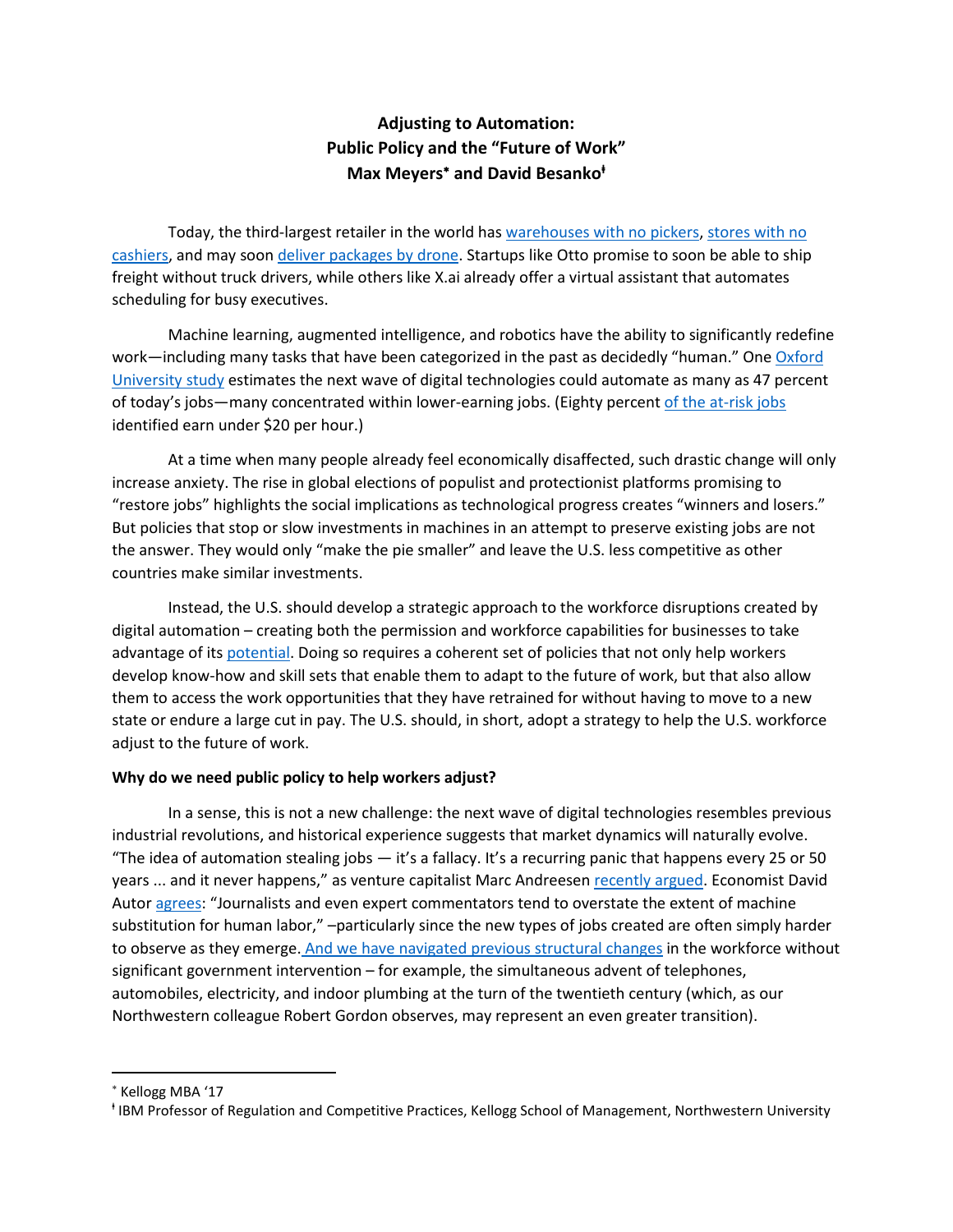But this similarity to the previous century is *exactly* why we're worried. While technological advance makes us better off as a nation, the U.S. does not have a good record of response to technological unemployment. Farm machinery, cars, and computers, for example, have all produced huge benefits for consumers and wealth for companies but also hard times for displaced workers. "The concern is not that robots will take away human jobs and render humans unemployable; the traditional economic arguments against that are borne out by centuries of experience," [says Jason Furman,](https://obamawhitehouse.archives.gov/sites/default/files/page/files/20160707_cea_ai_furman.pdf) former chair of the Council of Economic Advisors, "The concern is that the process of adjustment could lead to sustained periods of time with a large fraction of people not working."

In this regard, the impact of automation is likely to be similar to that of global trade over the past quarter-century: an uneven distribution of impact across income levels, demographics, and geographies. And it will be occurring at a time when the most vulnerable members of the U.S. workforce are especially exposed. For example, [men lacking a high school diploma](https://obamawhitehouse.archives.gov/sites/default/files/page/files/20160620_cea_primeage_male_lfp.pdf) already participate in the labor force at a lower rate than they did in earlier generations. "If current trends continue, it could well be that a generation from now a quarter of middle-aged men will be out of work at any moment," [claims](https://www.wsj.com/articles/lawrence-h-summers-on-the-economic-challenge-of-the-future-jobs-1404762501) former Treasury Secretary Lawrence Summers. And this economic pain disproportionately impacts some communities more than others—and in lasting ways. An economic research paper titled ["The China](http://www.ddorn.net/papers/Autor-Dorn-Hanson-ChinaShock.pdf)  [Shock"](http://www.ddorn.net/papers/Autor-Dorn-Hanson-ChinaShock.pdf) found that China's entry into the World Trade Organization had negative, long-lasting effects on employment, labor force participation, and wages in communities whose economies were exposed to import competition from China. And as workers compete against even lower-cost—in fact, "zero-cost" automation, technology can and in some cases already does act as a similar shock to local labor markets.

Autor summarizes the challenge well: "Our chief economic problem will be one of distribution, not scarcity."

### **What's the problem with current policy?**

Unfortunately, America's our current adjustment programs—including the Trade Adjustment Assistance (TAA)— ar[e insufficient](https://www.mathematica-mpr.com/our-publications-and-findings/projects/trade-adjustment-assistance-evaluation) to address these challenges. TAA is funded at too low a level—0.11 percent of GDP, the lowest of any developed country and half of what it was compared to 30 years ago. With only \$2,000 per person for job training, displaced workers are unable to retool for high-skill roles involving more intensive education. Moreover, the training provided is ofte[n uncorrelated with](http://www.heritage.org/jobs-and-labor/report/trade-adjustment-assistance-let-the-ineffective-and-wasteful-job-training)  [availability](http://www.heritage.org/jobs-and-labor/report/trade-adjustment-assistance-let-the-ineffective-and-wasteful-job-training) of skills or positions. Only 37 percent of TAA participants who received training found employment in the occupation for which they were trained. And as [the Brookings Institution](https://www.brookings.edu/blog/the-avenue/2017/01/10/maladjusted-its-time-to-reimagine-economic-adjustment-programs/) observes, geography has proven to be a stubborn anchor, and "government should do more to help people who want to physically move to areas with more opportunity."

Of course, the coming era of digital automation may differ in important ways, but these differences only promise to exacerbate the challenges of current U.S. adjustment policy. First, the jobs created in the transition are likely to be *more skilled—*for workers to adapt, they will have to quickly [develop creative and social skills](https://www2.deloitte.com/uk/en/pages/growth/articles/from-brawn-to-brains--the-impact-of-technology-on-jobs-in-the-u.html) that require even more (expensive) education and training from an underfunded program. Second, a[s Klaus Schwab has noted,](https://www.weforum.org/agenda/2016/01/the-fourth-industrial-revolution-what-it-means-and-how-to-respond/) the digital revolution may differ in its combination of "scope, speed, and systems impact," so where previous economic overhauls impacted one industry (e.g. agriculture or manufacturing), this one will likely be broader. Targeting retraining to available opportunities will be even more important to avoid training for jobs that are being eliminated. Finally, the shift from labor to machines suggests ["capital-biased technological change"](https://krugman.blogs.nytimes.com/2012/12/08/rise-of-the-robots/) where, as Erik Brynjolfsson [and Andrew McAfee](https://www.amazon.com/Second-Machine-Age-Prosperity-Technologies/dp/0393350649) describe, "the winner-take-most nature of high-tech markets means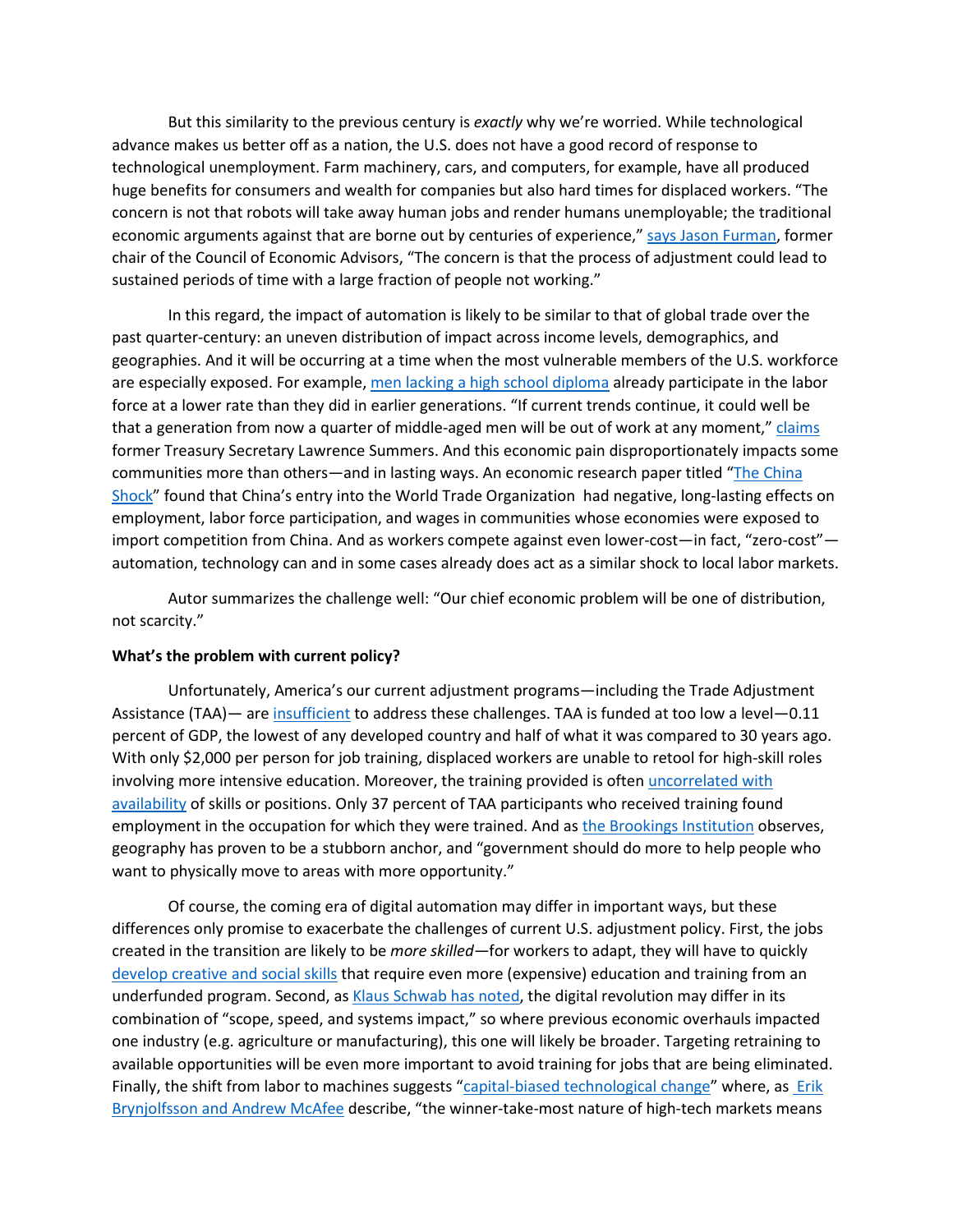that … the large economic gains from artificial intelligence (AI) could accrue to a select few." While long-run economies from AI may eventually create a more favorable equilibrium with labor[, research](http://www.nber.org/papers/w21091) suggests that a burst in robotic productivity would enrich one generation of capital owners at the expense of workers.

None of these challenges are insolvable, however, and policy choices can have a major impact on how technology affects the American workforce. Current adjustment programs and the unique features of the digital economy have spawned a resurgence of radical policy proposals—fro[m universal](https://www.nytimes.com/2017/02/23/magazine/universal-income-global-inequality.html?_r=0)  [basic income](https://www.nytimes.com/2017/02/23/magazine/universal-income-global-inequality.html?_r=0) (UBI) to [Bill Gates' proposal for a robot tax.](http://fortune.com/2017/02/18/bill-gates-robot-taxes-automation/) In fact, very similar remedies have been proposed consistently since Lyndon Johnson's Great Society. AI and automation may be less of an impetus for radical overhaul, and more of a call to action to double down on questions we should already be working to answer.

# **What should we do?**

Effective policy proposals to address the changes in labor market structure as a result of AI and automation will have to address three key challenges. First, they will need to provide retraining opportunities that overcome the limitations of community college today—in particular, rising costs (for the same return) and the disconnect between training and job availability. Second, they must keep that training from becoming meaningless due to a lack of good earning opportunities. Third, policies should achieve these goals in a way that respects the social ties workers and their families have to their communities.

Below we propose a strategy to address these challenges. It involves policies to up-skill displaced workers—digital access and apprenticeship—and that provide financial resources to enable affected workers to pursue new career opportunities—entrepreneurial capital and wage insurance.

*Access to the digital economy*. Infrastructure investments—like roads and airports—helped workers access economic activity in the 20<sup>th</sup> century, and a similar investment in digital infrastructure and bandwidth can help workers access both technological training and the jobs linked to it. The rise of massive open online courses (MOOCS) offers to democratize education, reducing the need to replicate programs geographically at local community colleges and bringing down the cost for skills training that brings less of an educational premium. But as a 2015 [Brookings Institution report](https://www.brookings.edu/wp-content/uploads/2016/06/robotwork.pdf) notes "today's ability to get training in digital technology is limited by uneven access to computers and high-speed internet." As fields like software development become more commoditized (evidenced by the sentiment that [coding is the next blue-collar job\)](https://www.wired.com/2017/02/programming-is-the-new-blue-collar-job/) access to these resources can level the playing field. Similarly, communities with bandwidth will also have access to opportunities to use these skills though the growing gig economy, which will allow companies to tap into labor pools outside of major cities.

Estonia offers a stunning [case study](http://www.economist.com/blogs/economist-explains/2013/07/economist-explains-21) of the power of such investment in bandwidth: betting on technology, it made internet access a basic right (2000), installed pervasive wi-fi (2002), and implemented digital education models. As a result, a bleak post-Soviet economy was able to transition to the high-tech birthplace of Skype and home to more than 150 European tech companies.

Many U.S. communities could be transformed in a similar way as localities make investments in high speed internet access for underserved areas. Nonprofits such a[s EveryoneOn](http://everyoneon.org/about/) are already working to eliminate this digital divide, offering digital literacy training, discounted internet access through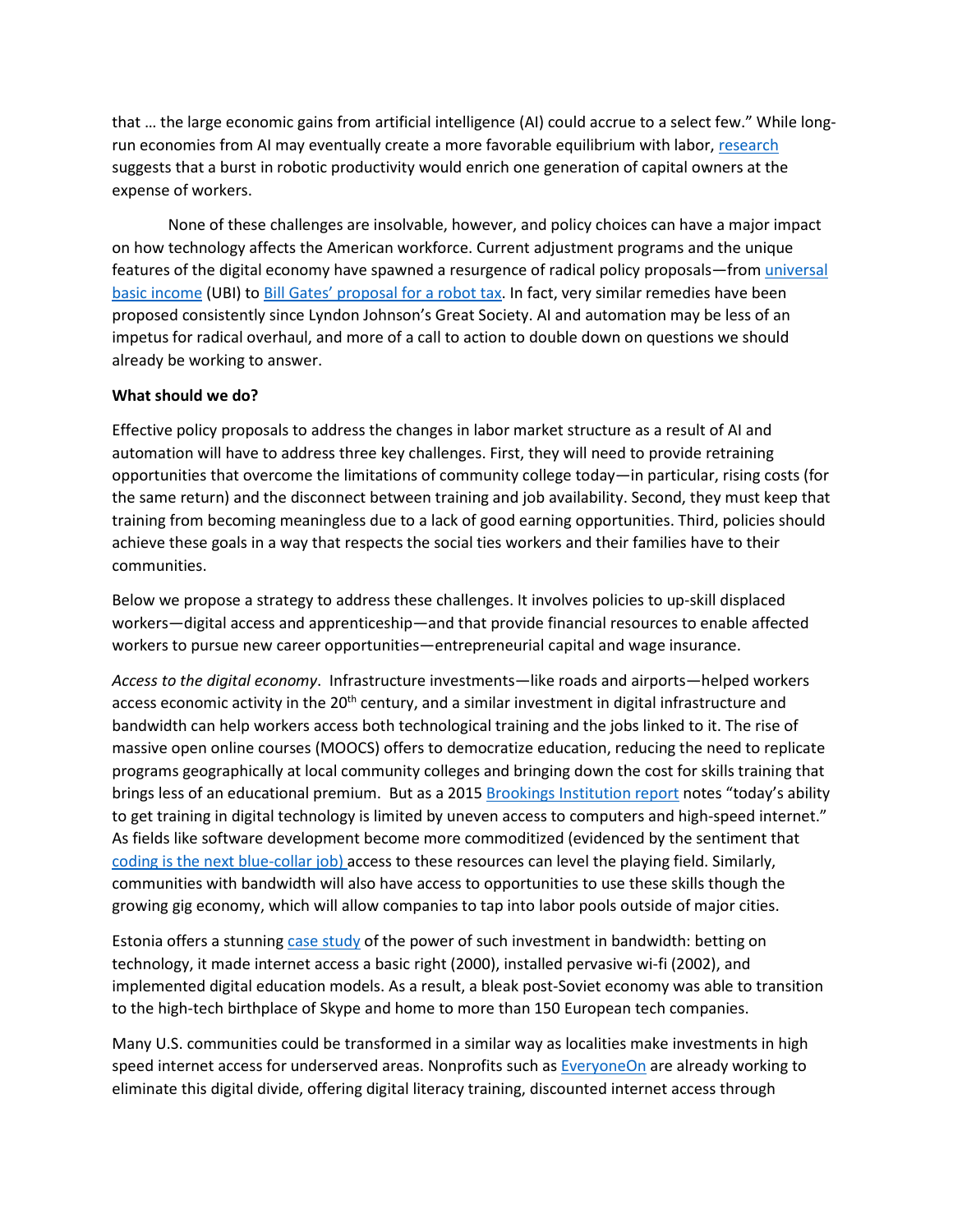partnerships with ISPs, and refurbished devices. As an estimate for what this might cost, EveryoneOn estimates that one in five Americans lack internet access, and that it costs roughly \$120 per year to provide it. This would translate to annual funding levels of roughly \$3 billion to cover service provider fees. As the current administration considers infrastructure investment projects, supporting the expansion of broadband installation and subsidizing service provision (perhaps through Community Development Block Grants) would give these nascent efforts even more momentum.

*Apprenticeship-based training*. Investments in training and education will have higher returns when there's a close alignment between the curricula and the job, and apprenticeships can help sync both this skills alignment and the volume of demand. As Brynjolfsson and McAfee note, "it's important that schools not train students for jobs that won't exist in the future … the system is doing a pretty good job turning out the kinds of workers we needed 50 years ago." Apprenticeships help to make sure the training received is directly applicable to the job, and they can even reduce the length of the training.

In New Hampshire, for example[, Dartmouth-Hitchcock hospital](https://www.usatoday.com/story/money/2016/03/23/apprenticeships-making-comeback/81802858/) system offers a 15-month apprenticeship program that helps train medical assistants and pharmacy technicians, addressing a local shortage through up-skilling. Dartmouth-Hitchcock needs to hire as many as 500 people for these positions in the next five years to serve an aging customer base, in a region where a very small portion of the population is choosing to independently pursue medical assistant degree programs that take two years and can cost students up to \$20,000. As an alternative, they worked with the U.S. Department of Labor to build a program that combines an 11-week intensive, accelerated education and a year of onthe-job training and mentoring. "We teach them our processes and give a sense of engagement to our mission," says [Sarah Currier,](https://www.usatoday.com/story/money/2016/03/23/apprenticeships-making-comeback/81802858/) the health system's director of workforce development. "They know the people, the machines ... other new hires often don't have the same level of competence."

One might question why government should subsidize apprenticeship programs; after all, they primarily benefit the private organizations hiring the apprentices. But we believe an important role for government exists. Startup costs for apprenticeship programs are high, and with corporate executives often focused on mainly quarterly returns, many companies would not normally consider investing in apprentice-based employment. Such programs may also generate social benefits by offering a underemployed workers a less costly option than pursuing specialized vocational programs Subsidies such as the \$1.2 million grant Dartmouth-Hitchcock received from the Department of Labor can help make private employers, workers, and society at large better off by jump-starting the creation of a more robust apprenticeship program similar to what [Germany offers.](https://www.theatlantic.com/business/archive/2014/10/why-germany-is-so-much-better-at-training-its-workers/381550/) For example, one [analysis](https://www.esa.gov/sites/default/files/the-benefits-and-costs-of-apprenticeships-a-business-perspective.pdf) suggests that Dartmouth-Hitchcock's program faced a difference of roughly \$12,000 between total costs and benefits during the training program, while a similar program at Siemens has a \$14,000 difference between costs and discounted short-term productivity gains (assuming a 5-year career).

And as in Germany, the standards for training across the industry and the integration with the education system help prioritize and infuse training to address emerging trends, just as Germany has done for advanced manufacturing through its *Industrie 4.0*. Particularly in areas like machine learning, where the most effective algorithms anticipate the nuances of the data and information being analyzed, the industry depth and context offered by apprenticeships become incredibly valuable. As one German educator [notes,](https://www.theatlantic.com/business/archive/2014/10/why-germany-is-so-much-better-at-training-its-workers/381550/) "In the future, there will be robots to turn the screws, we don't need workers for that. What we need are people who can solve problems."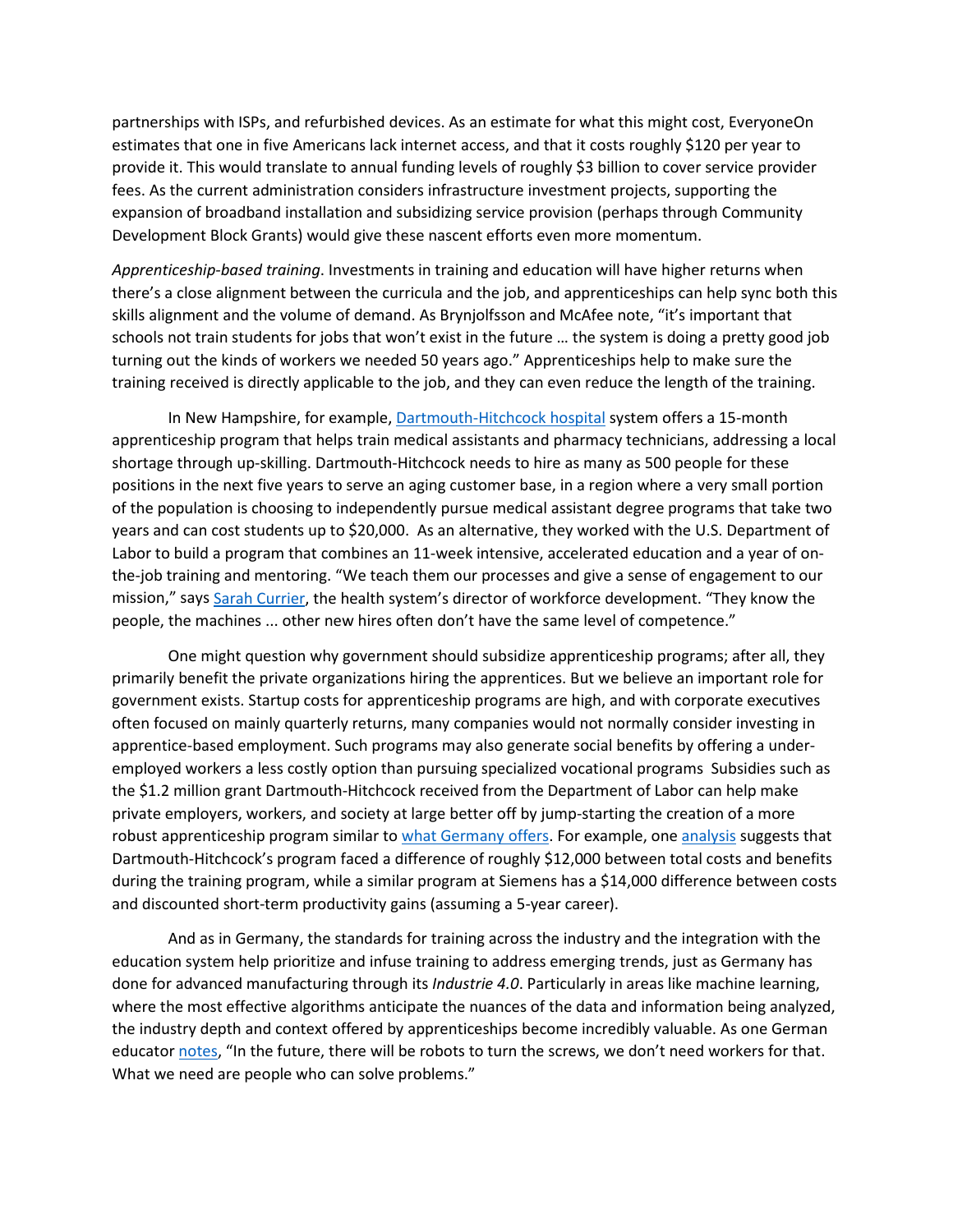*Financing for entrepreneurship and small business.* Not all jobs will require up-skilling, however; in fact, many of the tasks in demand may be relative low-skill, and for these roles, policy should focus on offering options for ownership and entrepreneurship. Many of the jobs available will be in the service sector, favoring [social and creative skill sets.](https://www2.deloitte.com/uk/en/pages/growth/articles/from-brawn-to-brains--the-impact-of-technology-on-jobs-in-the-u.html) Already, we see "platforms" like Taskrabbit emerging to support a contract-based gig economy for this type of work – but the U.S. can go further.

Instead of giving people the skills for a new job (as in an apprenticeship), adjustment programs could offer them the tools and training to support themselves and the access to capital to do so. Sharing capital could be particularly effective at allowing workers and their communities to capture the full value they create rather than simply returning profits to corporate owners in other cities, and microfinancing for small business (small-scale grants and loans) can help serve as a form of effective redistribution in a time of capital-biased change.

Financing local entrepreneurs can also help with some of the "sticky problems" tied to physical location and worker mobility. Where high cost of moving or strong family and interpersonal ties may keep people from relocating, microfinance offers an alternative to pre-defined training that may be sub-par (good trainers are not available), duplicative (a rural county doesn't need 50 welders or HVAC technicians), or irrelevant (someone getting training in can't find a job in that field).

North Carolina's [Institute for Rural](http://www.ncga.state.nc.us/documentsites/committees/govops/Full%20Commission/2013%20Meetings/2_October%202013/4.%20Mandated%20Reports/Natural%20&%20Economic%20Resources/State_Aid_Rural_Center_2013_Annual_Report.pdf) Entrepreneurship has piloted entrepreneurial financing in their Growing America Through Entrepreneurship (GATE) and New Generation Ventures programs. These programs help laid-off workers and unemployed 18 to 30 year-olds explore options for starting their own businesses, including free, one-on-one coaching, help in developing business plans, and scholarships for business or vocational training. And a microloan fund—bootstrapped with over \$6 million in federal (Small Business Administration), corporate, and foundation grant funding—offers qualifying applicants small loans to put these plans into action. GATE clients started 200 businesses and created over 500 jobs from 2009-2013, while New Generation Ventures helped launch 32 businesses and create 77 new jobs in its first year.

North Carolina's Rural Center that ran both programs required a budget of roughly \$25 million a year; broadly assuming replication across all fifty states, this policy would require \$1.25 billion in annual funding.

*Wage insurance to encourage retraining and job seeking*. Perhaps one of the most stubborn challenges for adjustment policies is providing the right incentives to retrain or to start a business. Someone developing new skills will seldom create the same value for a new company that they did with deeper expertise in a prior role. The resulting difference in wages may keep some from taking other jobs, but offering payments tied to working provides strong incentives for workers to be willing to take a shortterm pay cut as they get on-the job training in the new role that restores the value they create for the company (and in return, their earning potential). As President Obama described it in his last State of the Union, "Say a hardworking American loses his job—we shouldn't just make sure he can get unemployment insurance; we should make sure that program encourages him to retrain for a business that's ready to hire him. If that new job doesn't pay as much, there should be a system of wage insurance in place so that he can still pay his bills."

And by incentivizing work, wage insurance also offers the social benefit of addressing what Arthur Brooks calls the ["dignity deficit,](https://www.aei.org/publication/the-dignity-deficit-reclaiming-americans-sense-of-purpose/)" giving people a sense of purpose usually found in work. And in the